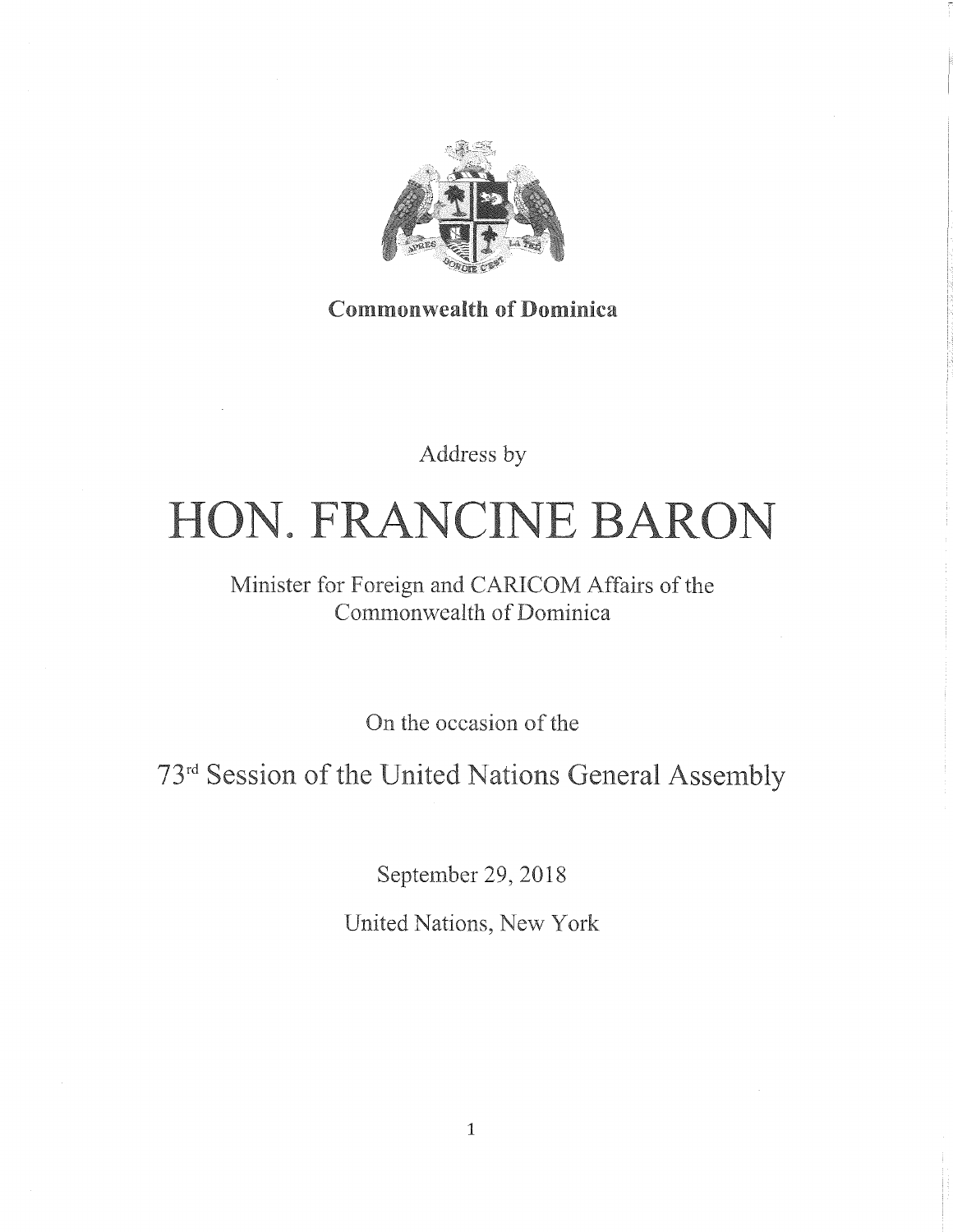Secretary General of the United Nations, President of the General Assembly Distinguished Heads of Delegations, Excellencies,

Ladies and Gentlemen:

Madam President, I congratulate you on your appointment and my delegation extends best wishes to you for a productive tenure, as you seek to direct the affairs of this important institution, in the interest of humanity.

### Madam President:

There are few moments in the history of a nation, that captures the resilience, fortitude and strength of its people. For us that moment came on September 18, last year, when Hurricane Maria unleashed its fury of 180 miles per-hour winds that, brought Dominica to its knees.

Immediately after the raging winds and the torrential down pours subsided, our people, raised their battered and wounded selves and began the daunting task of search and rescue, clearing roadways and quickly moved thereafter into a rebuilding mode.

# Madam President:

I am proud to stand here, one year later, representing a people who have fought against adversity from that day, to attain some form of normalcy in their lives.

I am proud to be representing students who spent months away from classrooms, who endured the inconvenience of no electricity no internet and the disruption of living in shelters, but who attained some of the highest scores, on the recently concluded Caribbean secondary school examinations.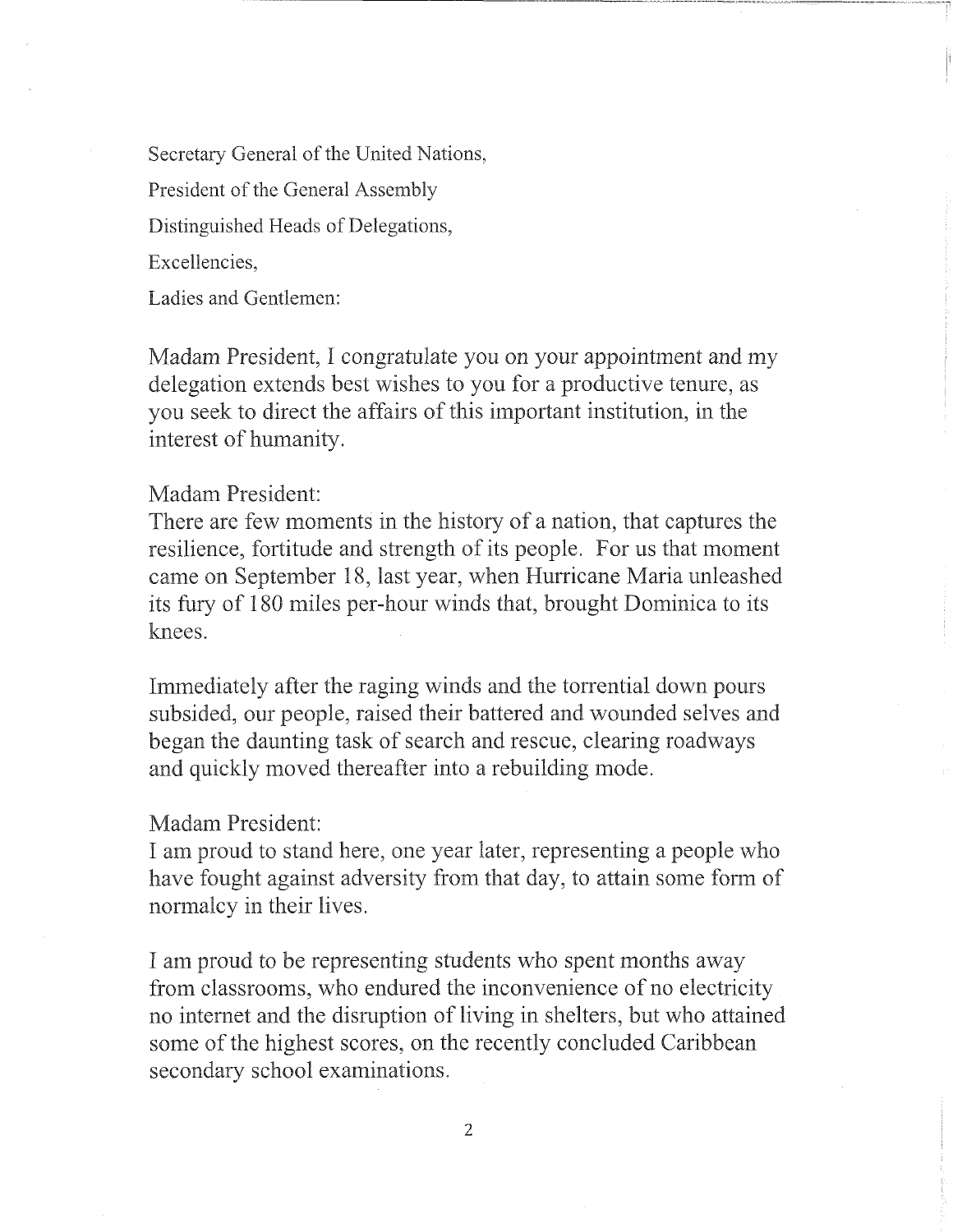I am proud to stand here representing farmers, who have gone back to their fields and are now harvesting fresh produce to feed our people and for export.

I applaud Dominicans far and wide for being part of the relief efforts and the rebuilding process, but I salute in particular those at home, who walked for miles every day, up, down, and across the island, to be of service. Who worked countless hours to save lives, to provide essential services and to deliver vital supplies to those in need.

Hurricane Maria wreaked havoc on Dominica, but the world must be told of the strength of Dominicans, our tenacity and our determination as a people.

The efforts of our people were keenly matched by the outpouring of support that we received from members of this UN family. From our brothers and sisters in the Caribbean region, to our international partners and friends. Ordinary men and women across the globe reached out to us, to lend a helping hand. As we speak scores of volunteers are on the ground, helping with the rebuilding efforts.

The tremendous support that we have received from regional response agencies and international organisations, both within and outside the UN system, and institutions like the World Bank, all of these efforts have contributed significantly to the progress that we have made thus far.

We cannot on this occasion single out those many persons, countries and organisations, that reached out to us, but the people of Dominica are eternally grateful, to all of you for standing with us in our darkest hour. Thank you all.

3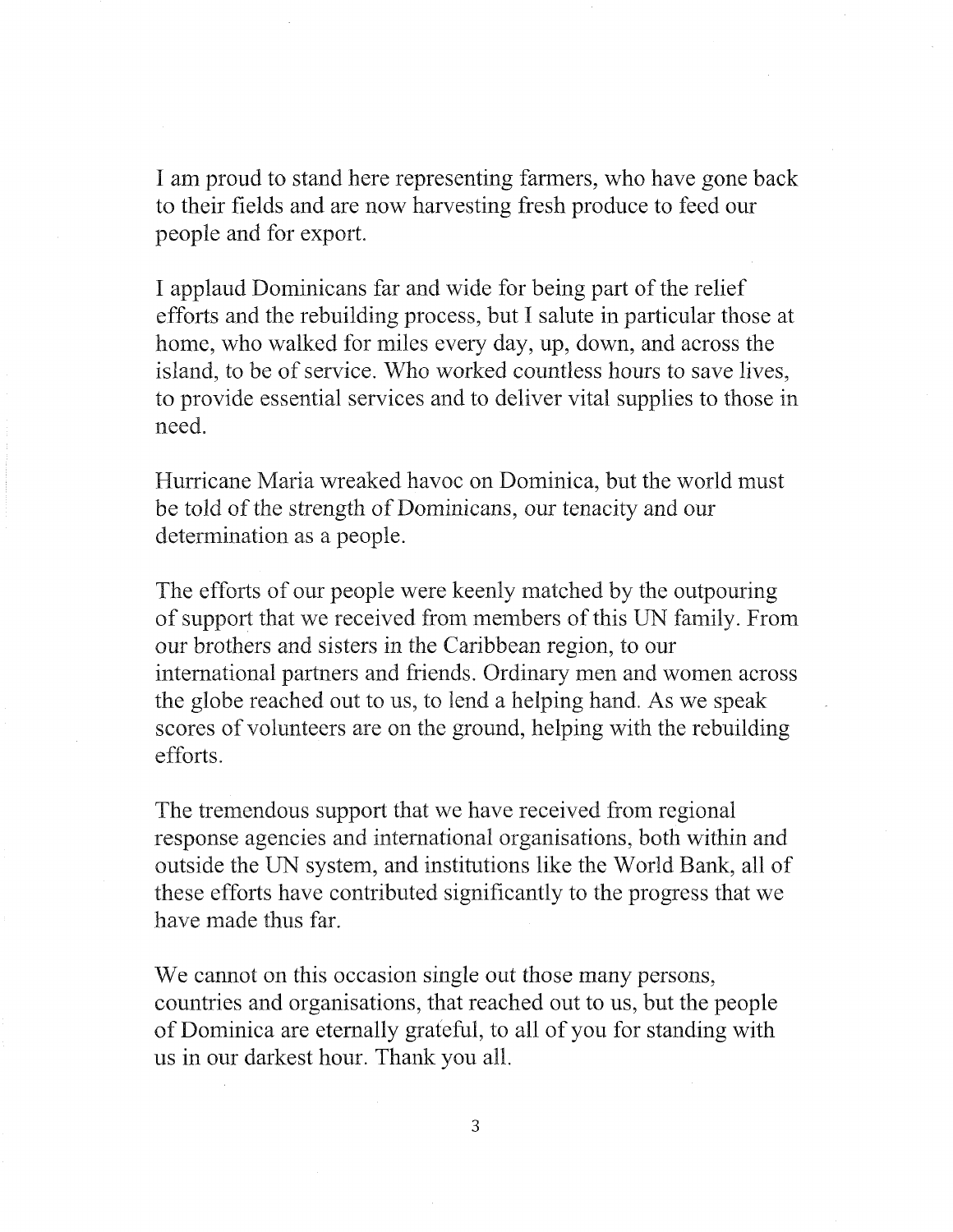Madam President,

A few days following the passage of Hurricane Maria, our Prime Minister, Honourable Roosevelt Skerrit, stood before this august body and sounded a call for action. He called for the world to wake up and take note, that the war of climate change, had come to our shores.

He echoed a call to all countries big and small; developed and developing, to come together to save our planet. One year later, where are we? What have we done? What have we achieved?

Among and around us are many who still deny the reality of climate change. We have not, as a global community, agreed upon a plan for implementation of the commitments made in Paris at COP21. Additionally, we have not mobilized the resources to capitalize the 100 billion dollars per year, which was agreed upon, to assist the most vulnerable, to adapt and mitigate against the harmful effects of climate change.

While we have failed to live up to these commitments, arctic ice shelves continue to melt at an alarming rate. The oceans continue to get warmer; hurricanes and storms continue to develop and threaten our countries, drought becomes more severe and flooding more pronounced. Climate change is therefore the global responsibility of our time. I do not even for a brief moment say this lightly.

How could I, standing here, in this forum that appeals to our universal humanity?

# Madam President:

We live in a world in which too many children go hungry night after night. A world in which light arms and small weapons continue to infiltrate our most vulnerable societies. A world in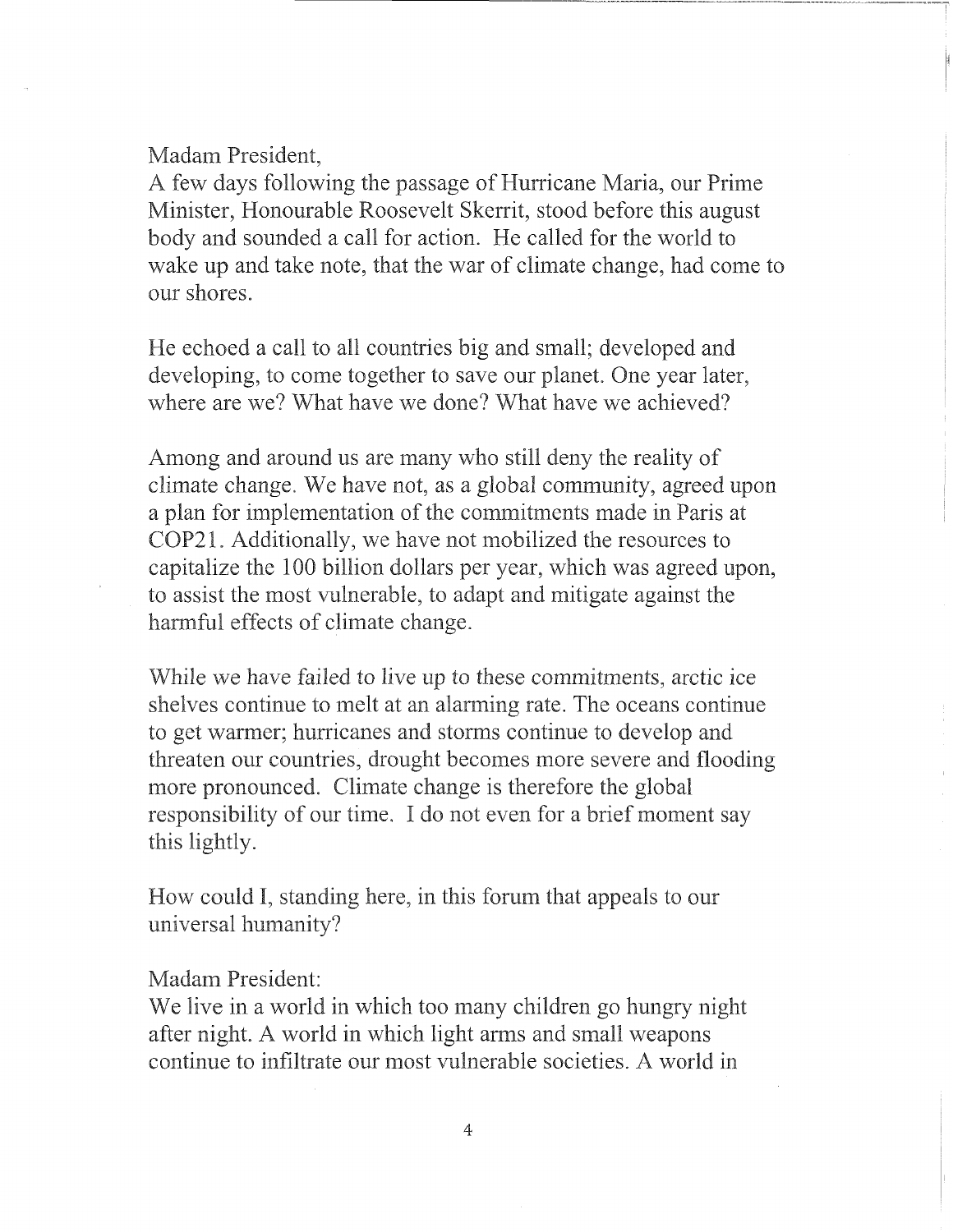which non-communicable diseases account for so many preventable deaths.

Yes! I agree! Poverty, inequality and violence are shared responsibilities, too; But their modern-day manifestations are wrapped up in climate change.

Climate change arises from activities that support and reflect inequalities, and always, it is the poor who suffer most. It is the poor whose lands are impacted by severe droughts and flooding, whose homes are destroyed and loved ones perish. It is the poor who have the least capacity to escape the heavy burdens, of poverty, disease, and death.

# Madam President:

Much violence stems directly from climate-change induced scarcity of things, like water, or productive lands. Climate change is the main symptom of our world's broken economy, society and humanity.

#### Distinguished Delegates:

This is precisely the issues for which we have assembled our United Nations. Let this not be just another moment, to simply sharpen the rhetoric or to speak merely of redoubling current efforts.

We have done that too many times before  $-$  yet watched climate change ravage on, regardless.

While we pontificate and engage in a perpetual debate, climate change will march on, laying waste to our forests and fields, whipping up the fury of angry winds and punishing rains, wrecking lives and livelihoods.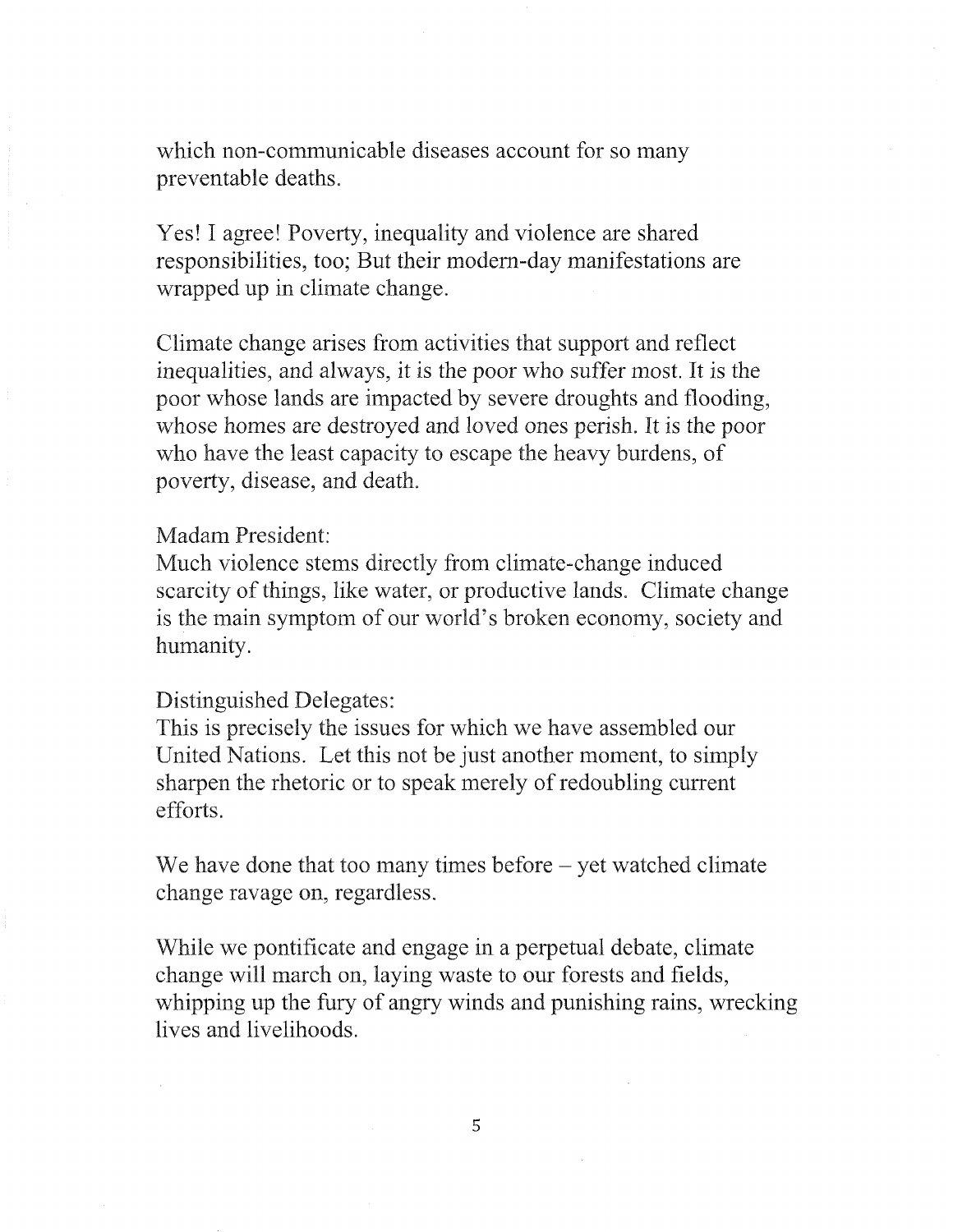It is no secret that the lack of motivation by some countries to take the required actions, is rooted in this economic truth: that those who gain most from the activities that create climate change, remain the most removed from its dire consequences.

Since climate change is the result of an economic calculus, that will keep pushing global destruction further and further along, it must be accepted as the responsibility of our time. One we must put our collective efforts behind to arrest.

Madam President:

It was only after Prime Minister Skeritt left this Hall last year, that the international experts completed the post disaster needs assessment for Dominica. Their conclusions disclosed that a single hurricane, in a few hours, caused loss and damage equivalent to 226% of our country's GDP. A mere two years prior, a tropical storm, had wiped out the equivalent of 90% of our GDP.

The cost of building back better, of building a resilient nation, comes with a price tag far in excess of what small developing states, like Dominica, are able to meet singlehandedly. This is exacerbated by the debilitating impact these events have on economic activities, depriving the country of much needed revenue at a critical time.

As I speak to you this minute, dangerous storms are gathering in the western Atlantic. As climate change warms the seas and feeds the rainstorms, the risk of future loss and damage grow.

Yet, the price of production and consumption of goods that contribute to climate change, is not set to compensate us for our losses and damages, resulting from it.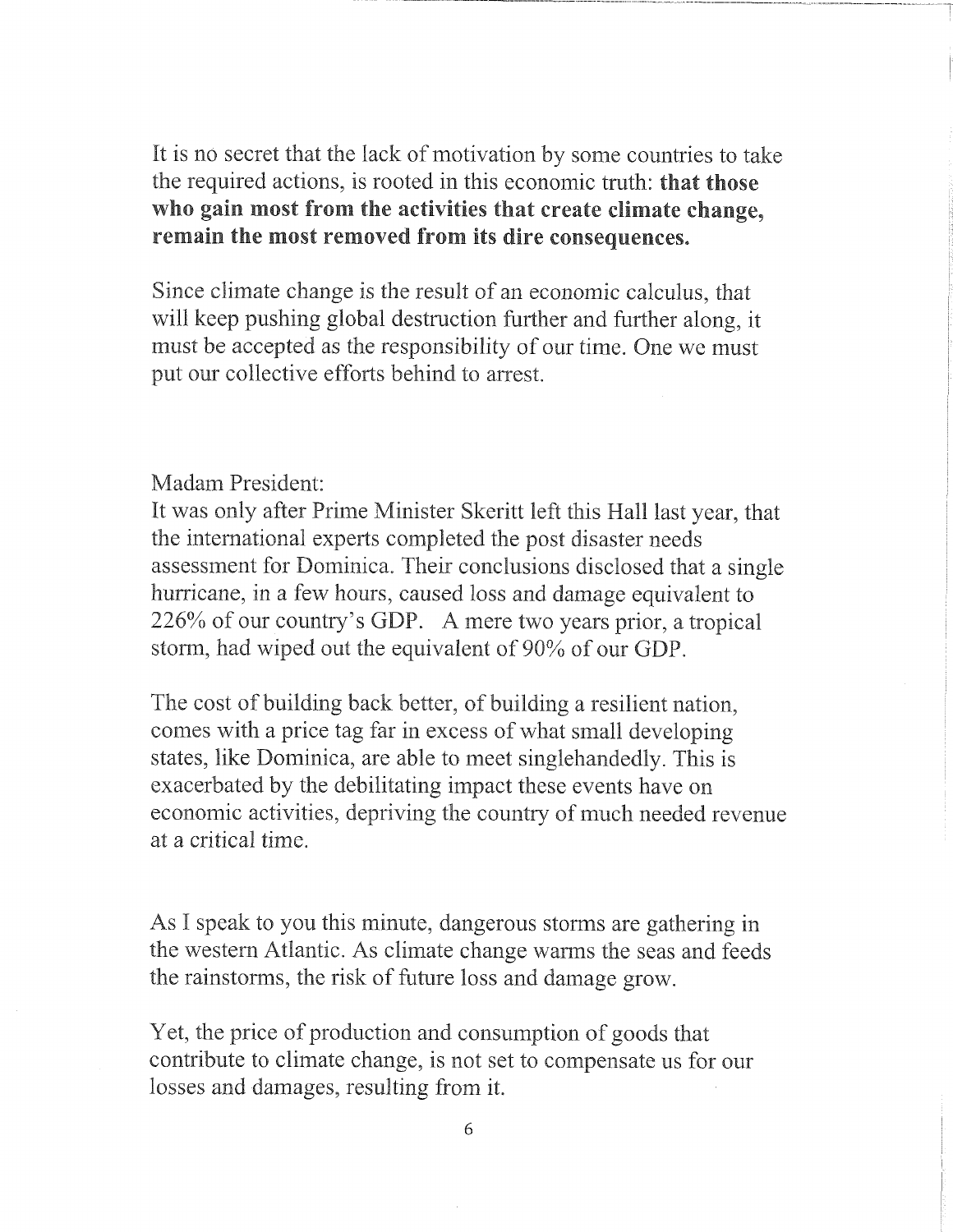Madam President:

From the perspective of our shared destiny, these goods will be over-produced and over-consumed. Climate change is not a freak of nature. It is as man-made, as power and greed.

The 'polluter pays' is an accepted principle - a golden nexus of morality, economics and environmental policy.

The 'polluter pays' is tried and tested at the national level. But, alas, on the international level, it is the victim who pays.

Consider the insurance model championed by many industrialised countries and international agencies, as the solution to climate change.

Island states on the front line are being asked to take out additional insurance against the losses and damage, which are the direct results of a change in climate caused by others. This is asking the victim to pay by installment.

The insane equivalent would be the arsonist saying to you, that instead of trying to stop him setting fire to your house, you should take on fire insurance.

Distinguished Delegates:

If our principal response to man-made climate change, is to make it easier for the victims to foot the bill, then the march of climate change will press on unimpeded.

This, therefore, is untenable, indefensible and downright unacceptable.

Madame President:

7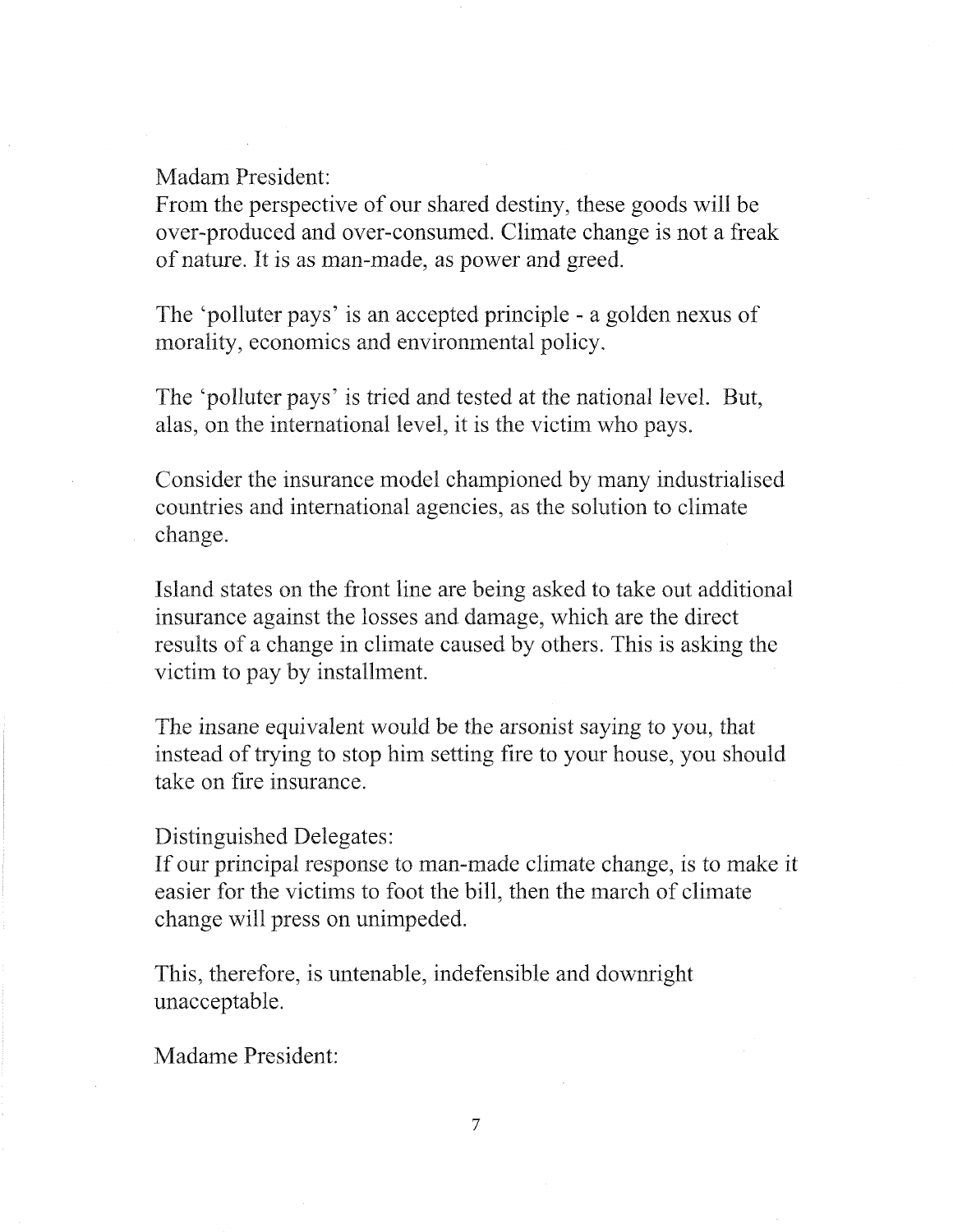The game changer would be, establishing a different kind of insurance, especially for vulnerable and 'at-risk' countries like ours, that pays out quickly to the victims of climate disasters.

Fairness requires that this insurance mechanism must be funded by those who have contributed most to climate change. Additionally, this needs to be scaled up as a matter of urgency.

We have a Caribbean Risk Insurance Fund which paid out funds vital for the immediate relief efforts, but it does not have the capacity to insure against loss and damage.

Today, I wish to propose that the United Nations oversee a 'Climate Loss and Damage Insurance Fund,' where premiums are paid by those who have contributed most and continue to contribute to climate change and that payouts go quickly to those who suffer the direct consequences of climate disasters, once independently declared to be such.

Madam President:

Ending the inequality that separates those who gain and those who lose will remove the fuel lines of climate change. This is what an international community serious about halting climate change, must do.

#### Madam President:

We urge you to do this and we hope your feet are swift. Because we can no longer afford to wait. Our people needed sanctuary and safety yesterday, not tomorrow.

In the past twelve months, while contending with the sheer hard graft of relief and early recovery efforts, housing the vulnerable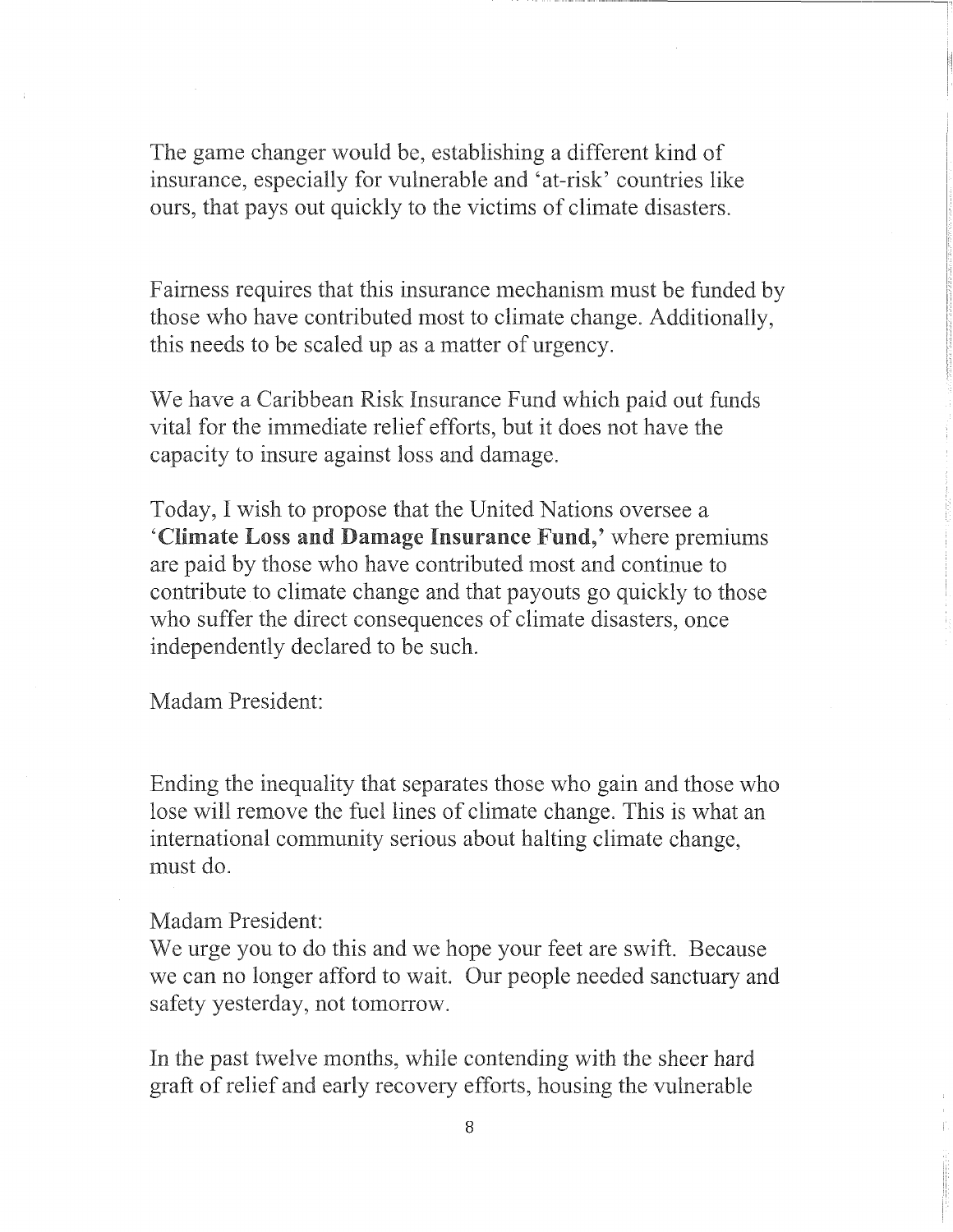nd restoring essential services, Dominica instituted a plan to make it the first climate resilient nation in the world.

We have drafted legislation to establish the Climate Resilience Executing Agency of Dominica, (CREAD) which will deliver the projects that will achieve this goal. We have recruited its leadership and identified a billion dollars' worth of critical projects to compliment this plan. We have rolled up our sleeves and started work.

Our plan is based around designing super-resilient networks, water-proofing our economy and building resilient communities. As we have critically examined the core of what it takes to be resilient, we have found that what looked insurmountable from a distance, is not so daunting up close.

Distinguished delegates:

This realization has buoyed up our confidence and re-energised every Dominican. By the grace of God, therefore, and with the continued support of our partners in the global community, we will become the first climate resilient nation in the world.

We encourage other vulnerable small island states, to embark on building resilience to climate change. The costs, however, are above and beyond the capacity of small states. Support from the international organizations and Member States, with the requisite technical expertise and financial resources is critical.

The role of the UN is therefore central in coordinating and mobilizing resources. The creation of a special International Climate Change Resilience Facility, to provide technical and financial resources, should be given most urgent attention. The existing global economic and development architecture must facilitate this new development paradigm.

9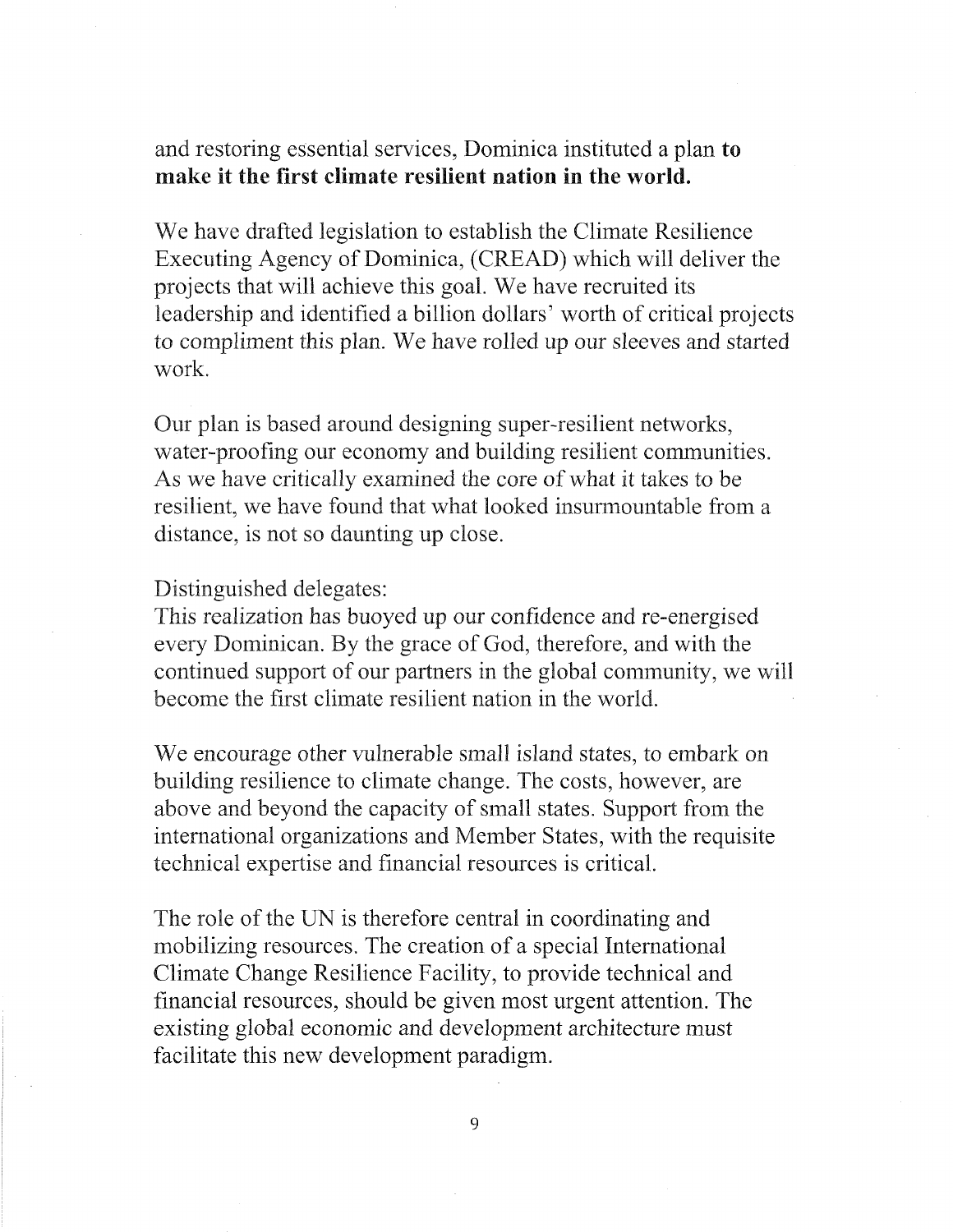Official Development Assistance (ODA) must be re-engineered to take into account the vulnerability of small island states and the imperative of building resilience to climate change. The international financial institutions (IFIs) must rethink the classification of debt and the terms and conditions of debt financing, for essential services and vital infrastructure.

While we battle the effects of climate change, we are supremely conscious that there are many other challenges confronting our region and indeed the wider world.

Two emerging global problems brought on by climate change is that of climate migration and disaster refugees. Although not yet full blown, some countries that act as safe havens have begun to feel the pressures. This further underscores, that the emerging problems brought on by the effects of climate change, require urgent global attention.

Dominica calls on these United Nations, to begin the discourse on both climate migration and disaster refugees, while it is still early.

#### Madam President;

We champion our region as a Zone of Peace. We remain extremely concerned about the situation in our sister countries of Venezuela and Nicaragua. We call for support for a process of dialogue, to achieve a peaceful resolution, for the benefit of the citizens of those nations, while respecting and observing the time honored international norms, of respect for sovereignty and the noninterference in the internal affairs of other Nations.

### Madam President:

Over many years, this body has debated resolutions to end the economic and financial blockade of our sister country Cuba. We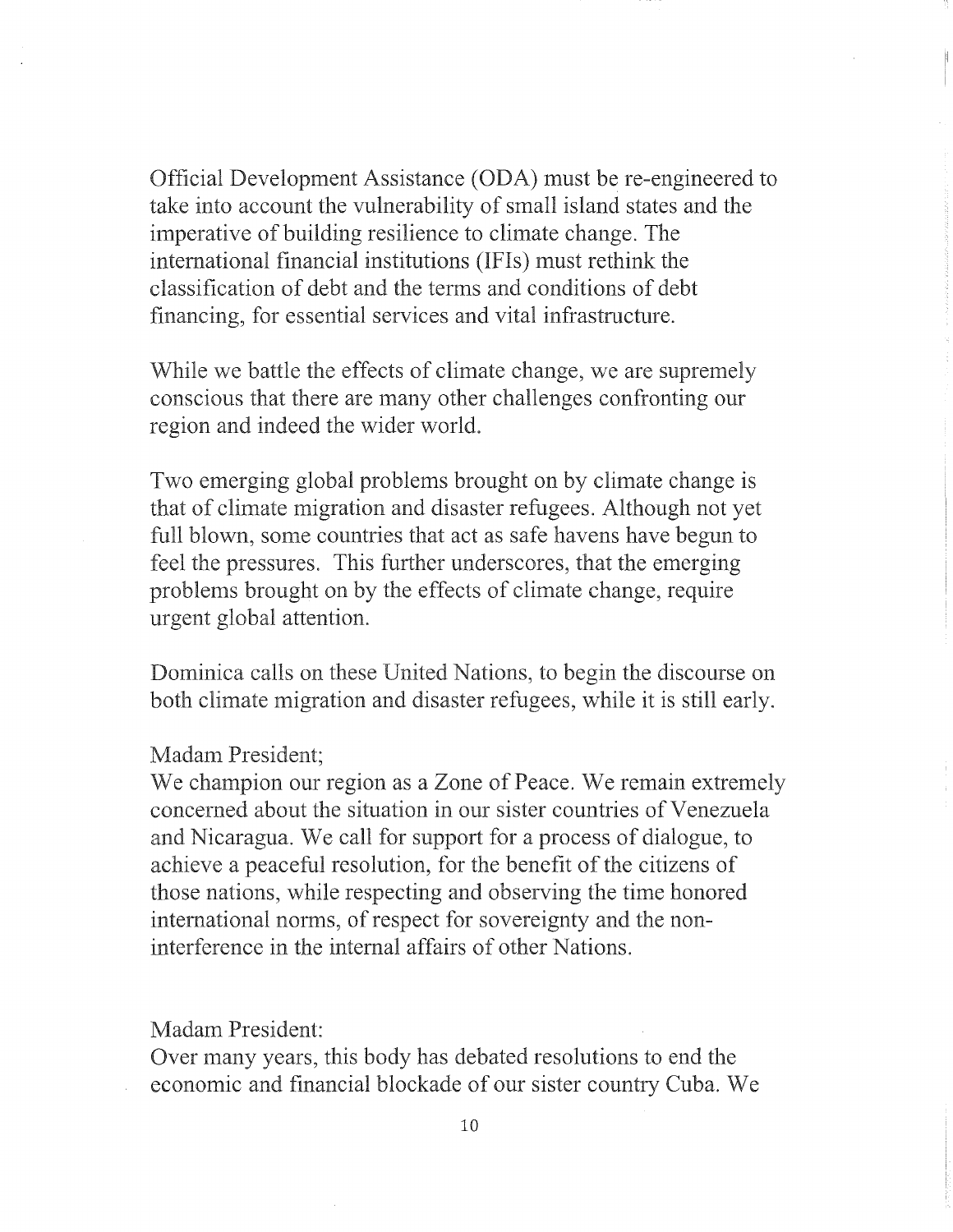have long established that maintaining this trade embargo can only have a negative impact on our brothers and sisters in Cuba.

Notwithstanding its limitations, the Republic of Cuba has come to the aid of so many around the world, particularly in the areas of healthcare and education and sometimes in the most trying of circumstances. We add our voice once again to the chorus of voices calling for an end to this blockade.

Dominica is in support of a United Nations, where young people, who account for over forty-percent of the world's population, can pursue a global youth agenda, with opportunities to dialogue on key issues that impact their development. Similarly, we congratulate the stakeholder group of Persons with Disabilities and other non-state actors for efforts at advancing opportunities for persons with disabilities, to ensure they remain part of the United Nations agenda.

Madam President, Distinguished Colleagues,

If we keep looking down at our feet, we will die of sorrow. We choose to look up. We move forward knowing we are not alone on this challenging journey.

Twelve months ago, the international community heard our cry and have stood with us. This has made us stronger and more motivated. To those who came,, we thank you and urge you to stay the course over these next few years.

Let us set the example for a better future for all mankind.

Let history record what we did and not what we said. What efforts we made to end the march of climate change globally, and to reduce our vulnerabilities locally.